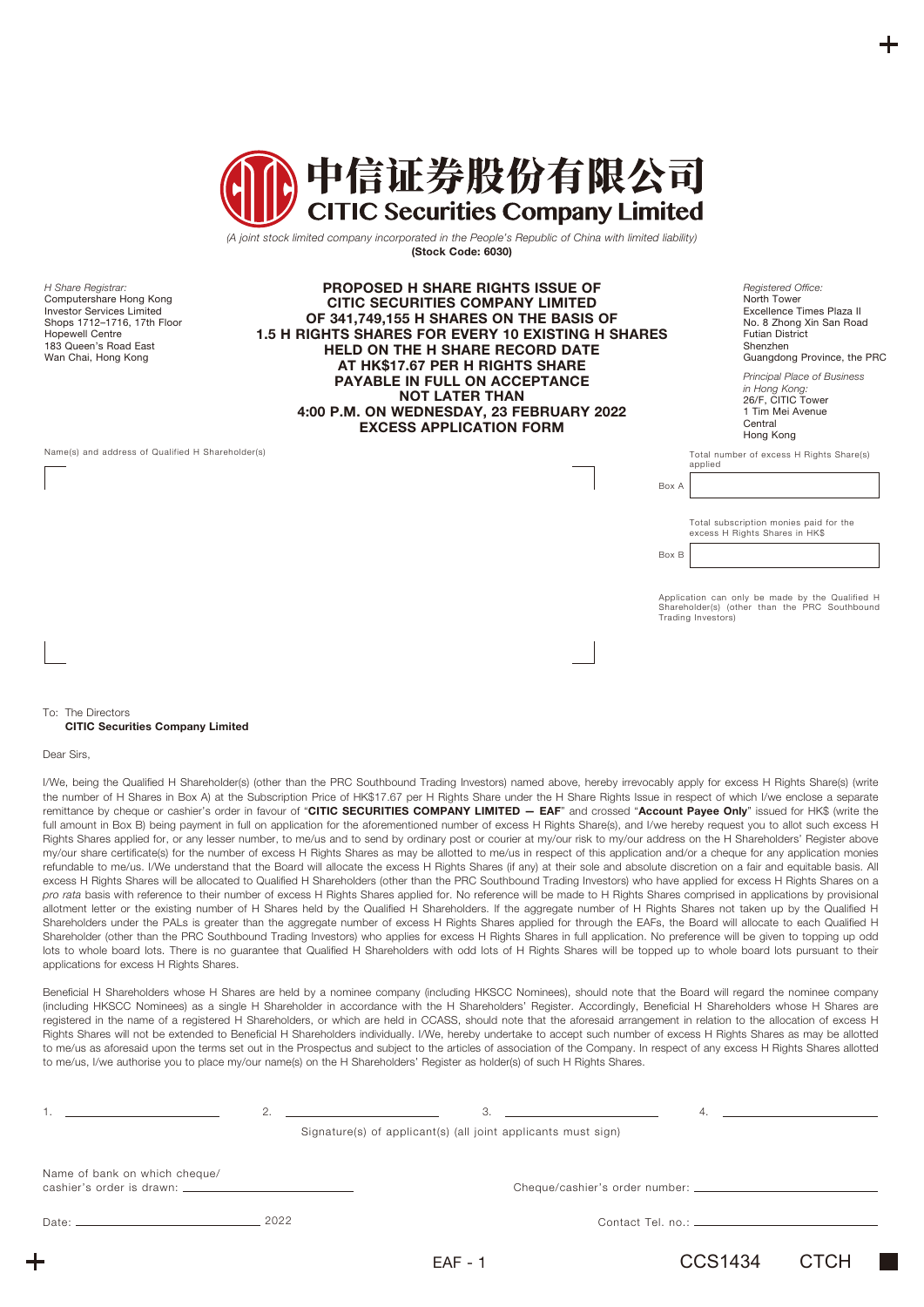|  | (III) 中信证券股份有限公司 |
|--|------------------|
|  |                  |

(於中華人民共和國註冊成立的股份有限公司) **(股份代號:6030)**

H股股份過戶登記處: 香港中央證券登記有限公司 香港灣仔 皇后大道東183號 合和中心 17樓1712至1716號舖

**建議H股供股 中信証券股份有限公司 按於H股股權登記日所持每10股現有H股 獲發1.5股H股供股股份之基準 以每股H股供股股份17.67港元之價格 發行341,749,155股H股 股款須不遲於2022年2月23日(星期三)下午四時正 於接納時繳足 額外申請表格**

註冊辦事處︰ 中國廣東省 深圳市 福田區 中心三路8號 卓越時代廣場(二期)北座 香港主要營業地址︰ 香港 中環 添美道1號 中信大廈26層

所申請額外H股供股股份之總數目

額外H股供股股份之應繳款項總額(港元)

乙欄

甲欄

只有合資格H股股東有權申請(中國港股通投資者除外)

合資格H股股東姓名╱名稱及地址

致:**中信証券股份有限公司**

列位董事 台照

敬啟者:

本人╱吾等為上文列示的合資格H股股東(中國港股通投資者除外),現謹不可撤銷地根據H股供股以供股價格每股H股供股股份17.67港元申請額外H股供股股份(請 於甲欄填寫H股數目),並隨附以「**CITIC SECURITIES COMPANY LIMITED — EAF**」為抬頭人,並以「**只准入抬頭人賬戶**」劃線方式獨立開出的港元股款(請於乙欄 填寫全數金額)之支票或銀行本票,作為申請時需支付的上述額外H股供股份份數目的全數款項。本人╱吾等謹要求 閣下配發本人╱吾等所申請(或任何較所申 請數目為少數目)的額外H股供股股份予本人/吾等,並按本人/吾等上述於H股股東名冊上的地址將本人/吾等就本申請可能獲配發的額外H股供股股份數目的 股票及╱或任何有關申請款項的退款支票以平郵或速遞方式寄予本人╱吾等,郵誤風險概由本人╱吾等自行承擔。本人╱吾等明白董事會將按公平及公正基準 全權及絕對酌情配發額外H股供股股份(如有)。所有額外H股供股股份將參照所申請的額外H股供股股份數目按比例分配予已作出申請的合資格H股股東(中國港股 通投資者除外),不會考慮在暫定配額通知書中申請的H股供股股份或合資格H股股東的現有H股持股數量。倘未獲合資格H股股東透過暫定配額通知書接納之H股 供股股份總數多於透過額外申請表格申請之額外H股供股股份總數,則董事會將向每名申請額外H股供股股份之合資格H股股東(中國港股通投資者除外)悉數分配 其申請之額外H股供股股份。概不會優先考慮湊整零碎股至一手完整買賣單位,亦不保證擁有零碎H股供股股份之合資格H股股東可根據其額外H股供股股份之申 請而湊足至一手完整買賣單位。

透過代理人公司(包括香港結算代理人)持有H股之實益H股股東務請注意,董事會將根據H股股東名冊視代理人公司(包括香港結算代理人)為單一H股股東。因此, 以登記H股股東名義登記或透過中央結算系統持有H股的實益H股股東務須注意,上述有關分配額外H股供股股份的安排將不會個別適用於實益H股股東。本人/吾 等謹此承諾按照上述供股章程所載條款, 並在貴公司的《章程》規限下接納可能配發予本人/吾等的額外H股供股股份數目。本人/吾等就任何獲配發的額外H股 供股股份授權貴公司將本人╱吾等的姓名╱名稱列入H股股東名冊,作為該等H股供股股份的持有人。

| 2.                                             | 3.                 | -4.                                          |  |
|------------------------------------------------|--------------------|----------------------------------------------|--|
|                                                | 申請人簽署(所有聯名申請人均須簽署) |                                              |  |
| 支票/銀行本票的付款銀行名稱:_______________________________ |                    | 支票/銀行本票號碼:__________________________________ |  |
|                                                |                    | 聯絡電話:______________________________          |  |
|                                                | $EAF - 2$          | CCS1434<br>CTCH                              |  |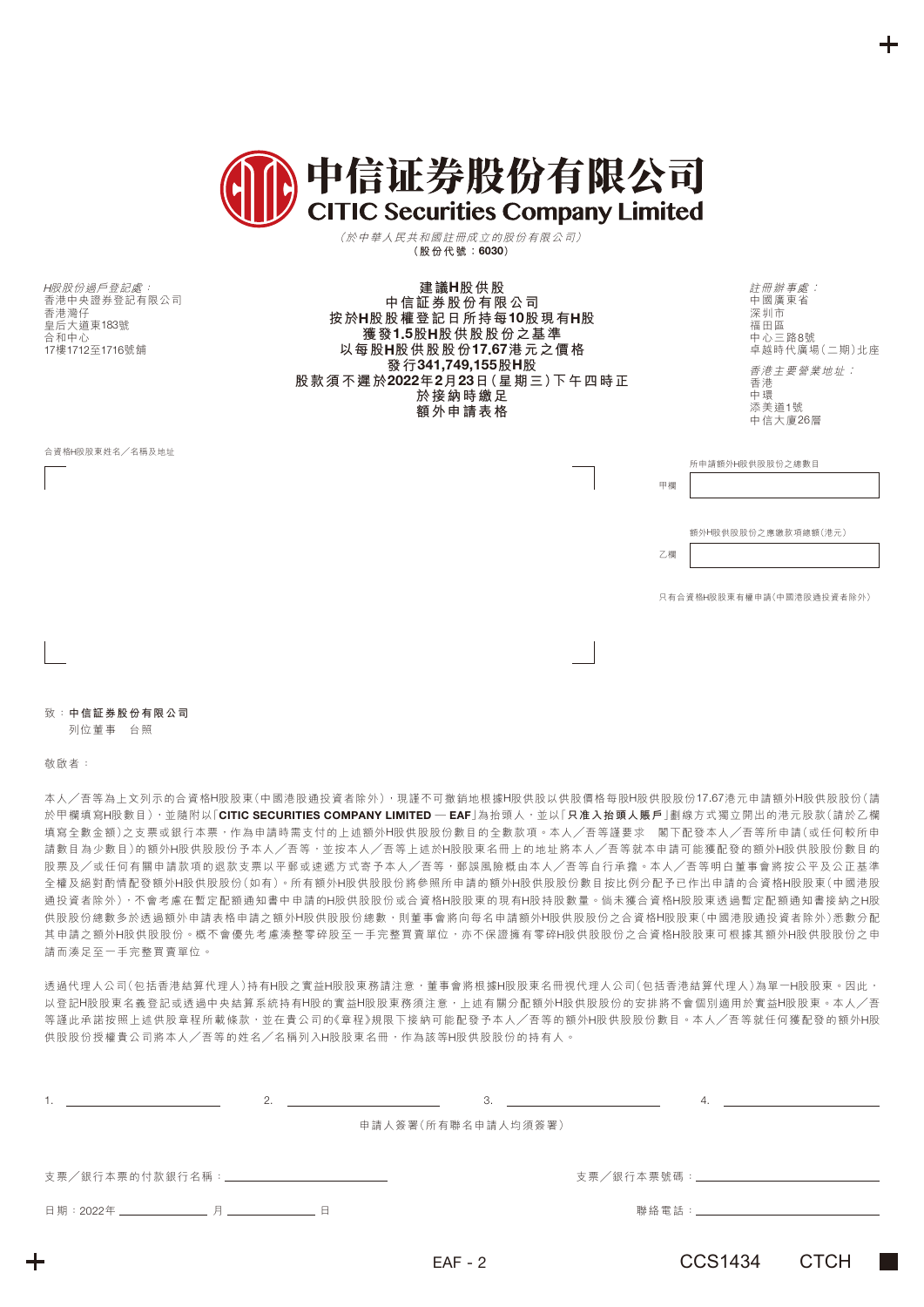#### **IMPORTANT**

**THIS EXCESS APPLICATION FORM (THIS "EAF") IS VALUABLE BUT IS NOT TRANSFERABLE AND IS FOR THE USE ONLY BY THE QUALIFIED H SHAREHOLDER(S) (OTHER THAN THE PRC SOUTHBOUND TRADING INVESTORS) NAMED OVERLEAF WHO WISH(ES) TO APPLY FOR EXCESS H RIGHTS SHARES IN ADDITION TO THOSE H RIGHTS SHARES PROVISIONALLY ALLOTTED TO HIM/HER/ IT/THEM UNDER THE H SHARE RIGHTS ISSUE. THE OFFER CONTAINED IN THIS EAF AND THE ACCOMPANYING PROVISIONAL ALLOTMENT LETTER (THE "PAL") EXPIRES AT 4:00 P.M. ON WEDNESDAY, 23 FEBRUARY 2022 (OR SUCH LATER DATE AS MENTIONED IN THE PARAGRAPH HEADED "EFFECT OF BAD WEATHER" BELOW).**

IF YOU ARE IN ANY DOUBT AS TO ANY ASPECT OF THIS EAF, OR AS TO THE ACTION TO BE TAKEN OR IF YOU HAVE SOLD ALL OR PART OF YOUR H SHARES IN CITIC SECURITIES COMPANY LIMITED (THE "**COMPANY**"), YOU SHOULD CONSULT A LICENSED SECURITIES DEALER, BANK MANAGER, SOLICITOR, PROFESSIONAL ACCOUNTANT OR OTHER PROFESSIONAL ADVISERS.

Reference is made to the prospectus (the "**Prospectus**") issued by the Company dated 9 February 2022 in relation to the H Share Rights Issue. Terms defined in the Prospectus shall have the same meanings when used herein unless the context otherwise requires.

A copy of the Prospectus, together with copies of the PAL and this EAF and other documents specified in the paragraph headed "Statutory and General Information — Documents Delivered to the Registrar of Companies" in Appendix III to the Prospectus, have been registered by the Registrar of Companies in Hong Kong as required by Section 342C of the Companies (Winding Up and Miscellaneous Provisions) Ordinance (Chapter 32 of the Laws of Hong Kong). The Securities and Futures Commission, Registrar of Companies in Hong Kong and the Hong Kong Stock Exchange take no responsibility as to the contents of any of the documents referred to above.

Dealings in the securities of the Company and the Nil-paid H Rights and the H Rights Shares may be settled through CCASS operated by HKSCC and you should consult a licensed securities dealer, bank manager, solicitor, professional accountant or other professional advisers for details of those settlement arrangements and how such arrangements may affect your rights and interests.

Hong Kong Exchanges and Clearing Limited, the Hong Kong Stock Exchange and HKSCC take no responsibility for the contents of this EAF, make no representation as to its accuracy or completeness and expressly disclaim any liability whatsoever for any loss howsoever arising from or in reliance upon the whole or any part of the contents of this EAF.

Subject to the granting of the listing of, and permission to deal in, the Nil-paid H Rights and the H Rights Shares on the Hong Kong Stock Exchange, and subject to compliance with the stock admission requirements of HKSCC, the Nil-paid H Rights and the H Rights Shares will be accepted as eligible securities by HKSCC for deposit, clearance and settlement in CCASS with effect from the respective commencement dates of dealings in the Nil-paid H Rights and the H Rights Shares on the Hong Kong Stock Exchange or such other date(s) as determined by HKSCC. Settlement of transactions between participants of the Hong Kong Stock Exchange on any trading day is required to take place in CCASS on the second trading day thereafter. All activities under CCASS are subject to the "General Rules of CCASS" and "CCASS Operational Procedures" in effect from time to time.

The H Share Rights Issue is conditional upon (i) the Underwriting Agreement becoming unconditional and not being terminated in accordance with its terms; and (ii) there not having occurred any event which would prevent the H Share Rights Issue from becoming unconditional. If the H Share Rights Issue does not become unconditional, the H Share Rights Issue will not proceed.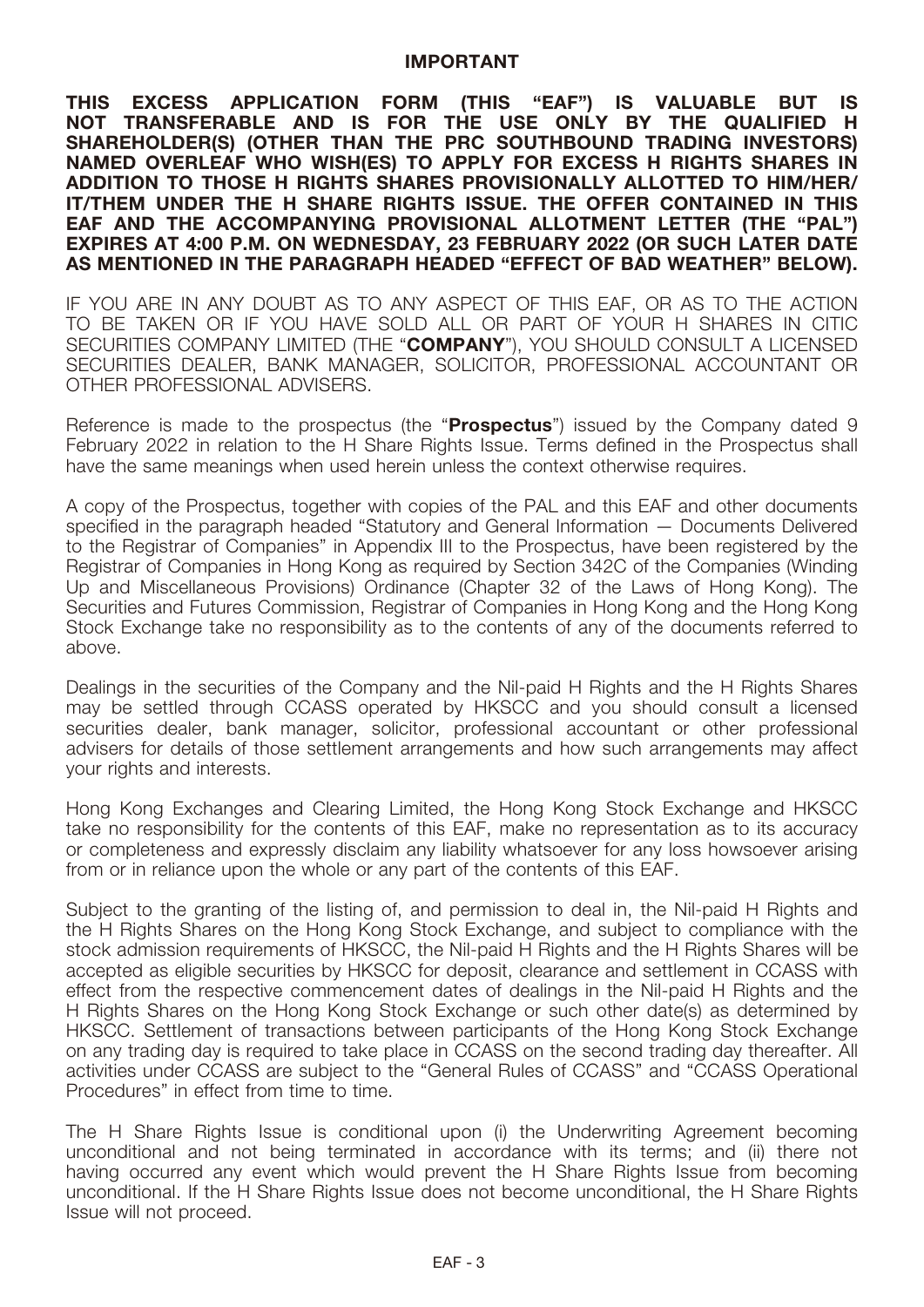#### **重要提示**

本額外申請表格(本「額外申請表格」)乃有價值但不可轉讓,且僅供背頁列明且有意申請其 **於H股供股項下獲暫定配發的H股供股股份以外的額外H股供股股份的合資格H股股東(中國 港股通投資者除外)使用。本額外申請表格及隨附之暫定配額通知書(「暫定配額通知書」) 所述要約將於2022年2月23日(星期三)下午四時正(或下文「惡劣天氣的影響」一段所述的 有關較後日期)失效。**

閣下如對本額外申請表格的任何方面或應採取的行動有任何疑問或 閣下如已出售中信 証券股份有限公司(「本公司|)的全部或部分H股,應諮詢持牌證券交易商、銀行經理、律 師、專業會計師或其他專業顧問。

茲提述本公司就H股供股所刊發日期為2022年2月9日的供股章程(「**供股章程**」)。除本文另 有所指外,本表格所用詞彙應與供股章程所界定者具有相同涵義。

供股章程連同暫定配額通知書、本額外申請表格及供股章程附錄三「法定及一般資料 — 送 呈公司註冊處處長文件」一段內指明的其他文件,已遵照香港法例第32章《公司(清盤及雜 項條文)條例》第342C條的規定送呈香港公司註冊處處長註冊。證券及期貨事務監察委員 會、香港公司註冊處處長及香港聯交所對上文所述的任何文件的內容概不負責。

本公司證券及未繳股款H股供股權及H股供股股份進行的買賣可透過香港結算營運的中央 結算系統進行交收,有關該等交收安排的詳情以及該等安排對 閣下的權利及權益可能 造成的影響,敬請諮詢持牌證券交易商、銀行經理、律師、專業會計師或其他專業顧問。

香港交易及結算所有限公司、香港聯交所及香港結算對本額外申請表格的內容概不負責, 對其準確性或完整性亦不發表任何聲明,並明確表示,概不就因本額外申請表格全部或 任何部分內容而產生或因倚賴該等內容而引致的任何損失承擔任何責任。

待未繳股款H股供股權及H股供股股份獲准於香港聯交所上市及買賣後,及在符合香港結 算的股份接納規定後,未繳股款H股供股權及H股供股股份將獲香港結算接納為合資格證 券,自未繳股款H股供股權及H股供股股份各自於香港聯交所開始買賣的日期或由香港結 算釐定的有關其他日期起,可於中央結算系統寄存、結算及交收。香港聯交所參與者之間 在任何交易日進行的交易,有效等者的交易日在中央結算系統進行交收。所有中央 結算系統活動均須遵守不時有效的《中央結算系統一般規則》及《中央結算系統運作程序規 則》。

H股供股須待(i)承銷協議成為無條件且並未根據其條款被終止;及(ii)概無發生任何事件可 能阻止H股供股成為無條件後,方可作實。倘H股供股未能成為無條件,則H股供股將不會 進行。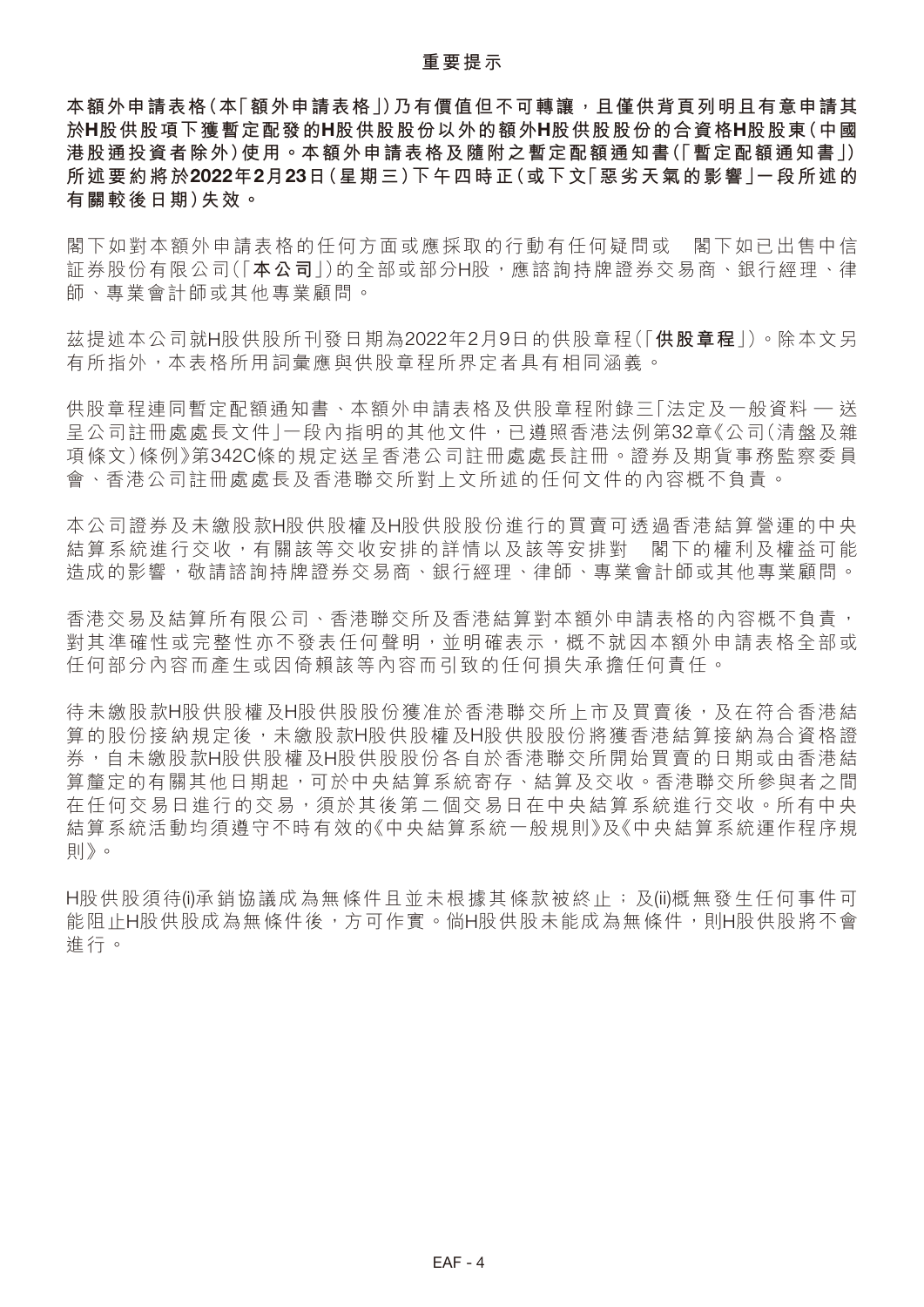The Joint Global Coordinators have the right under the Underwriting Agreement to terminate the Underwriting Agreement by notice in writing to the Company at any time prior to the Latest Time for Termination, in certain circumstances set out in the Underwriting Agreement. Details of the circumstances under which the Joint Global Coordinators have the right to terminate the Underwriting Agreement are set out in the paragraph headed "Letter from the Board — Termination of the Underwriting Agreement" in the Prospectus.

If prior to the Latest Time for Termination the Joint Global Coordinators terminate the Underwriting Agreement, the H Share Rights Issue will not proceed.

**THE PROSPECTUS DOCUMENTS WILL NOT BE REGISTERED OR FILED UNDER THE APPLICABLE SECURITIES OR EQUIVALENT LEGISLATION OF ANY JURISDICTIONS OTHER THAN (I) HONG KONG; (II) THE PRC (IN ACCORDANCE WITH CSRC ANNOUNCEMENT); AND (III) CANADA (IN ORDER TO RELY ON AN EXEMPTION FROM THE PROSPECTUS REQUIREMENTS OF APPLICABLE CANADIAN SECURITIES LAWS). THE PROSPECTUS DOCUMENTS WILL BE LODGED WITH THE SECURITIES COMMISSION MALAYSIA IN ACCORDANCE WITH MALAYSIAN SECURITIES LAWS.** 

**No action has been taken to permit a public offering of the Nil-paid H Rights and/ or the H Rights Shares, or the distribution of the Prospectus or any of the related application forms, in any territory or jurisdiction outside Hong Kong. Accordingly, no person receiving a copy of any of the Prospectus Documents in any territory or jurisdiction outside Hong Kong may treat it as an offer or invitation to apply for excess H Rights Shares, unless in the relevant jurisdiction such an offer or invitation could lawfully be made without compliance with any registration or other legal or regulatory requirements.**

**H Shareholders should note that the H Shares have been dealt in on an ex-rights basis on the Hong Kong Stock Exchange from Wednesday, 26 January 2022. The Nilpaid H Rights will be dealt in from Friday, 11 February 2022 to Friday, 18 February 2022 (both days inclusive).**

Any dealings in the H Shares from the date of the Prospectus up to the date on which all the conditions of the H Share Rights Issue are fulfilled or waived (as applicable), which is currently expected to be 5:00 p.m. on Thursday, 24 February 2022, and any dealings in the Nil-paid H Rights between Friday, 11 February 2022 to Friday, 18 February 2022 (both days inclusive) are accordingly subject to the risk that the H Share Rights Issue may not become unconditional and may not proceed. H Shareholders and potential investors should therefore exercise caution when dealing in the H Shares or Nil-paid H Rights, and if they are in any doubt about their position, they are recommended to consult their professional advisers.

**This EAF should be completed and lodged, together with payment as to HK\$17.67 per H Rights Share for the number of excess H Rights Shares applied for, with the H Share Registrar, Computershare Hong Kong Investor Services Limited, at Shops 1712–1716, 17th Floor, Hopewell Centre, 183 Queen's Road East, Wan Chai, Hong Kong, so as to be received not later than 4:00 p.m. on Wednesday, 23 February 2022 (or such later date as mentioned in the paragraph headed "Effect of Bad Weather" below). All remittances must be made in Hong Kong dollars and must be forwarded either by cheque drawn on a Hong Kong dollar bank account with a licensed bank in Hong Kong or by a separate cashier's order issued by a licensed bank in Hong Kong. All such cheques or cashier's orders must be made payable to "CITIC SECURITIES COMPANY LIMITED — EAF" and crossed "Account Payee Only". Any payments for the excess H Rights Shares should be rounded up to 2 decimal points.**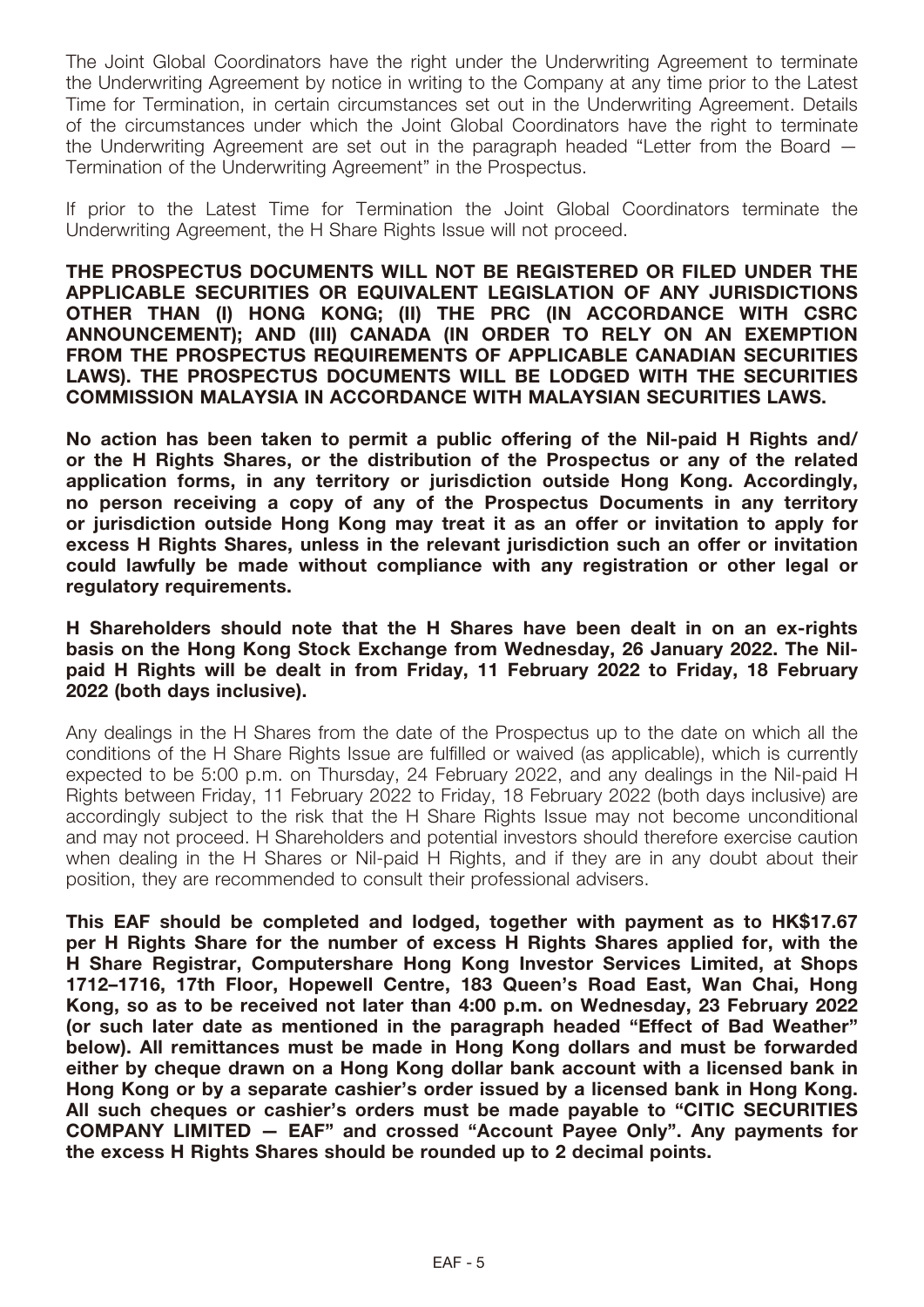根據承銷協議,倘發生承銷協議載列的若干情況,聯席全球協調人有權於最後終止時限 前的任何時間向本公司發出書面通知終止承銷協議。聯席全球協調人有權終止承銷協議 的情況詳情載於供股章程「董事會函件 — 終止承銷協議 | 一段。

倘聯席全球協調人於最後終止時限前終止承銷協議,則H股供股將不會進行。

**除(I)香港;(II)中國(根據中國證監會公告);及(III)加拿大(以依賴適用的加拿大證券法的供 股章程要求的豁免)外,章程文件將不會根據任何司法權區的任何適用證券法例或同等法 例登記或備案。章程文件將根據馬來西亞證券法的規定提交馬來西亞證券監督委員會。**

**本公司並未採取任何行動以批准在香港以外任何地區或司法權區公開發售未繳股款H股供 股權及╱或H股供股股份或派發供股章程或任何有關申請表格。因此,任何人士在香港以 外任何地區或司法權區接獲任何章程文件,均不得視之為申請額外H股供股股份之要約或 邀請,除非於相關司法權區可毋須遵守任何登記或其他法律或監管規定而合法作出該要 約或邀請。**

## **H股股東務須注意,H股已自2022年1月26日(星期三)起於香港聯交所按除權基準買賣。 未繳股款H股供股權將於2022年2月11日(星期五)至2022年2月18日(星期五)(包括首尾兩 日)期間內買賣。**

於供股章程日期直至H股供股的所有條件達成或獲豁免(如適用)當日(目前預期為2022年 2月24日(星期四)下午五時正)期間內任何H股買賣,及於2022年2月11日(星期五)至2022 年2月18日(星期五)(包括首尾兩日)期間任何未繳股款H股供股權買賣,須承擔H股供股未 必成為無條件及未必進行的相應風險。因此,H股股東及潛在投資者於買賣H股或未繳款H 股供股權時,務請審慎行事。倘彼等對其本身的情況有任何疑問,建議諮詢其專業顧問。

**填妥本額外申請表格後,連同按所申請額外H股供股股份數目以每股H股供股股份17.67港 元計算的款項,須不遲於2022年2月23日(星期三)下午四時正(或下文「惡劣天氣的影響」 一段所述的有關較後日期)交回H股股份過戶登記處香港中央證券登記有限公司,地址為 香港灣仔皇后大道東183號合和中心17樓1712至1716號舖。所有股款必須以港幣支付,並 以香港持牌銀行港幣銀行戶口開出的支票或以香港持牌銀行發出的獨立銀行本票支付。 所有該等支票或銀行本票均須註明抬頭人為「CITIC SECURITIES COMPANY LIMITED — EAF」,並以「只准入抬頭人賬戶」劃線方式開出。額外H股供股股份之任何付款應向上約整 至兩個小數位。**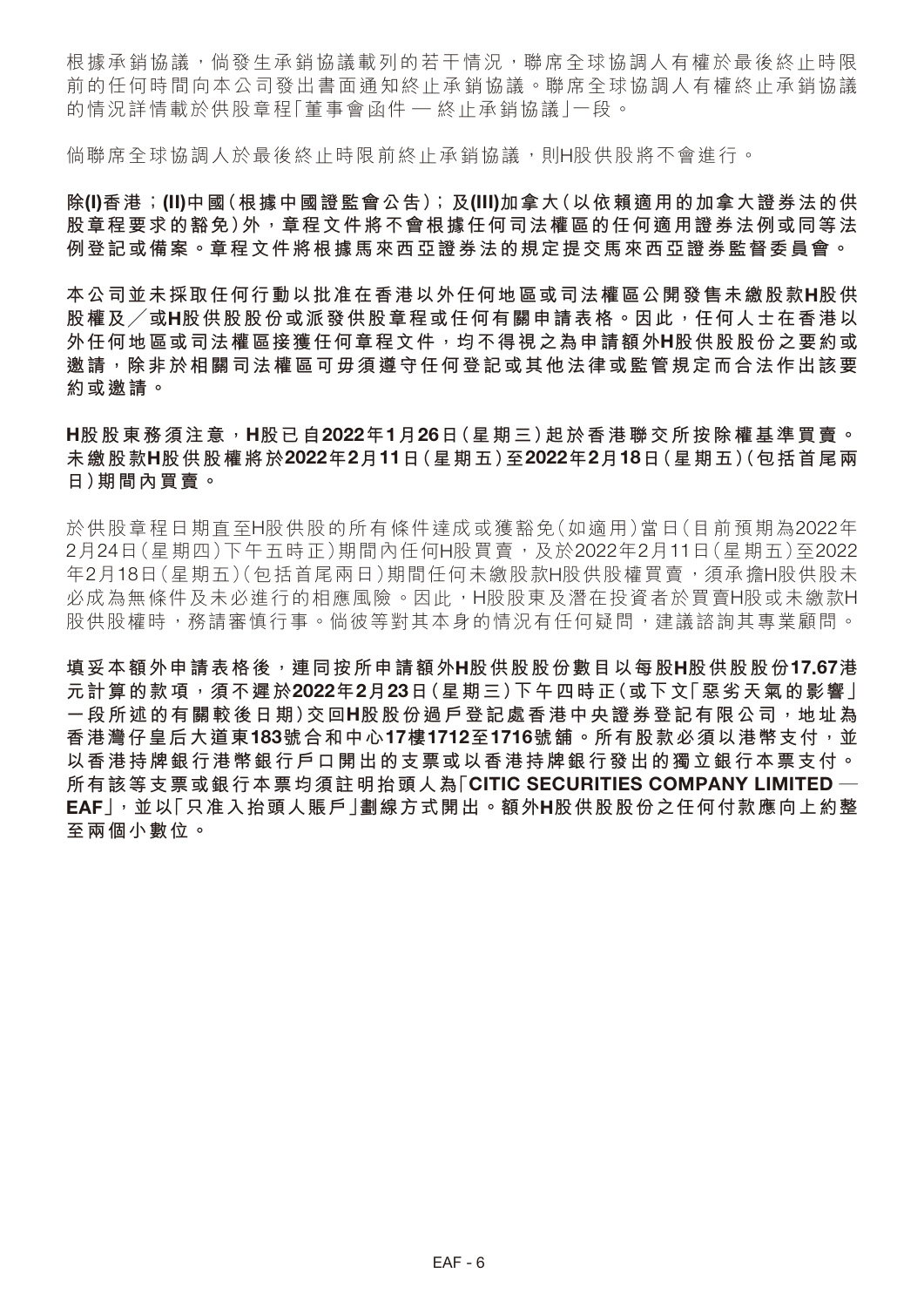All cheques and cashier's orders will be presented for payments immediately following receipt and all interest earned on such monies will be retained for the benefit of the Company. Completion and return of this EAF together with a cheque or cashier's order in payment for the excess H Rights Shares applied for will constitute a warranty by the applicant that the cheque or cashier's order will be honoured on first presentation. Any EAF in respect of which the cheque or cashier's order is dishonoured on first presentation is liable to be rejected. You must pay the exact amount payable upon application for the H Rights Shares, and any underpaid application will be rejected. In the event of an overpaid application, a refund cheque will be made out to the applicant only if the overpaid amount is HK\$100 or above. Qualified H Shareholders are not guaranteed to be allotted all or any of the excess H Rights Shares applied for.

# **EFFECT OF BAD WEATHER**

The latest time for acceptance of and payment for H Rights Shares and application and payment for excess H Rights Shares will not take place at 4:00 p.m. on Wednesday, 23 February 2022 if there is a tropical cyclone warning signal number 8 or above, or "extreme conditions" caused by super typhoons, or a "black" rainstorm warning: (i) in force in Hong Kong at any local time before 12:00 noon and no longer in force after 12:00 noon on Wednesday, 23 February 2022. Instead, the latest time for acceptance of and payment for H Rights Shares and application and payment for excess H Rights Shares will be extended to 5:00 p.m. on the same Business Day; or (ii) in force in Hong Kong at any local time between 12:00 noon and 4:00 p.m. on Wednesday, 23 February 2022. Instead, the latest time for acceptance of and payment for H Rights Shares and application and payment for excess H Rights Shares will be rescheduled to 4:00 p.m. on the following Business Day which does not have either of those warnings in force at any time between 9:00 a.m. and 4:00 p.m. If the latest time for acceptance of and payment for H Rights Shares and application and payment for excess H Rights Shares does not take place on Wednesday, 23 February 2022, the dates mentioned in this EAF may be affected. The Company will notify the H Shareholders by way of an announcement of any change to the expected timetable as soon as practicable.

## **DISTRIBUTION OF THIS EAF AND THE OTHER PROSPECTUS DOCUMENTS**

This EAF shall only be sent to the Qualified H Shareholders (other than the PRC Southbound Trading Investors).

No action has been taken to permit a public offering of the Nil-paid H Rights and/or the H Rights Shares, other than in Hong Kong, or the distribution of the Prospectus Documents in any jurisdiction other than Hong Kong. Accordingly, no person receiving a copy of any of the Prospectus Documents in any territory or jurisdiction outside Hong Kong may treat it as an offer or invitation to apply for excess H Rights Shares, unless in the relevant jurisdiction such an offer or invitation could lawfully be made without compliance with any registration or other legal or regulatory requirements.

The Prospectus Documents will not be registered or filed under the applicable securities or equivalent legislation of any jurisdictions other than (i) Hong Kong; (ii) the PRC (in accordance with the CSRC Announcement); and (iii) Canada (in order to rely on an exemption from the prospectus requirements of applicable Canadian securities laws). The Prospectus Documents will be lodged with the Securities Commission Malaysia in accordance with Malaysian securities laws.

## **QUALIFIED H SHAREHOLDERS AND EXCLUDED H SHAREHOLDERS**

To qualify for the H Shares Rights Issue and to apply for excess H Rights Shares under this EAF, an H Shareholder must have been registered as a member of the Company on Tuesday, 8 February 2022 and must not be an Excluded H Shareholder. Excluded H Shareholders are (i) H Shareholders whose name(s) appear in the H Shareholders' Register on Tuesday, 8 February 2022 and whose address(es) as shown in such register is/are in any of the Specified Territories, except for those H Shareholders with addresses in the PRC or the U.S. who fulfil the relevant requirements to the satisfaction of the Company; and (ii) any H Shareholders or Beneficial H Shareholders at that time who are otherwise known by the Company to be resident in any of the Specified Territories, except for those H Shareholders or Beneficial H Shareholders with addresses in the PRC or the U.S. who fulfil the relevant requirements to the satisfaction of the Company.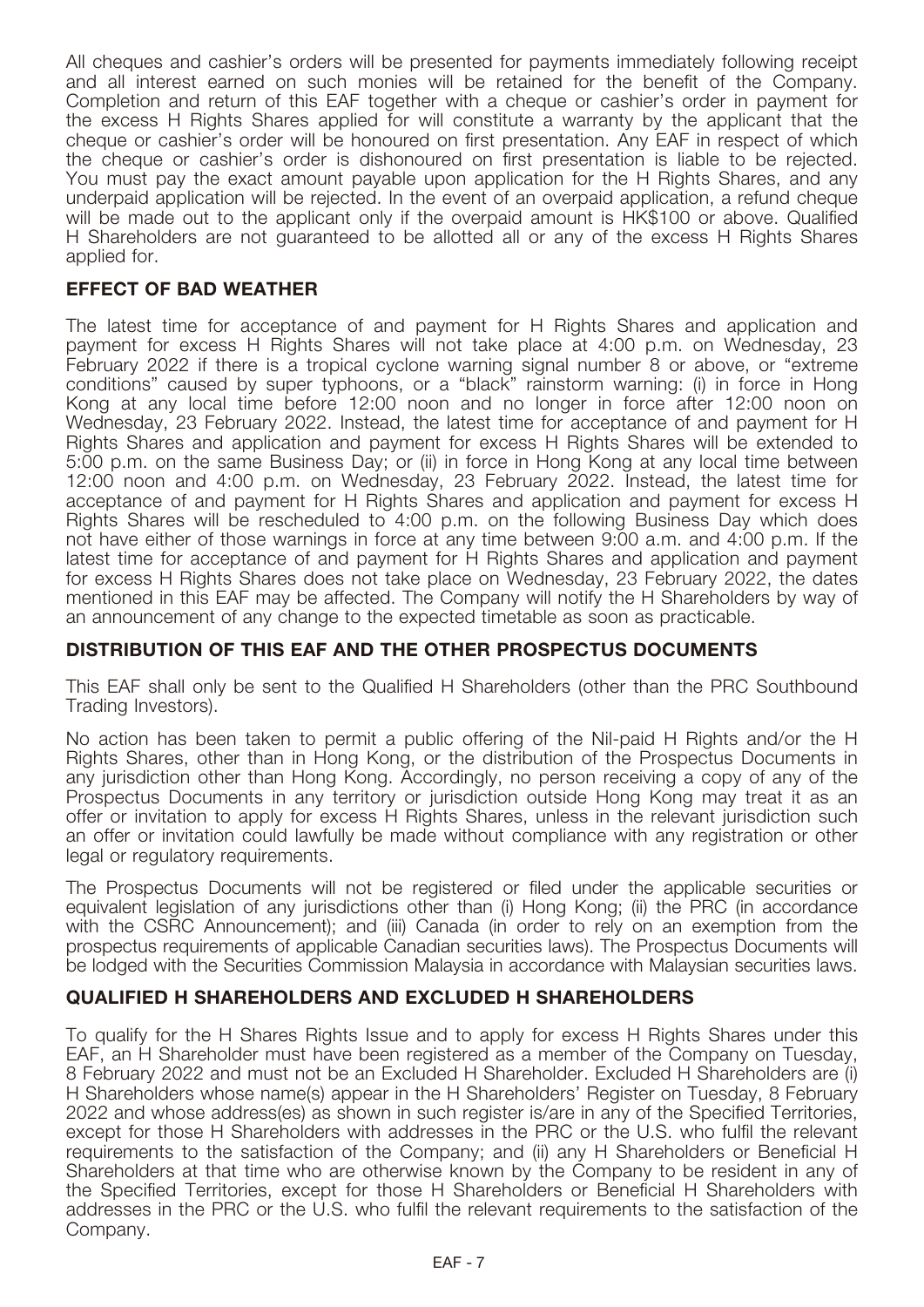所有支票及銀行本票將於收訖後隨即過戶,而自有關款項產生的所有利息將撥歸本公司 所有。填妥並遞交本額外申請表格連同支付所申請額外H股供股股份款項的支票或銀行本 票將構成申請人的保證,即支票或銀行本票將於首次過戶時獲兑現。倘支票或銀行本票 於首次過戶時未能兑現,則任何有關的額外申請表格可能遭拒絕受理。 閣下須於申請 認購H股供股份時以支票或銀行本票支付應付金額,支付金額不足的申請將會遭拒絕受 理。在多繳申請金額之情況下,只有多繳申請金額為100港元或以上方會獲得退款支票。 概不保證合資格H股股東將獲配發所申請的全部或任何額外H股供股股份。

## **惡劣天氣的影響**

倘在下列時間懸掛8號或以上熱帶氣旋警告信號,或發出超強颱風導致的「極端情況」或「黑 色」暴雨警告,則接納H股供股股份及付款以及申請額外H股供股股份及付款之最後時間將 不會於2022年2月23日(星期三)下午四時正發生:(i)在2022年2月23日(星期三)中午十二時 正之前任何本地時間在香港懸掛或發出上述警告信號,但在中午十二時正之後取消。在 該情況下,接納H股供股股份及付款以及申請額外H股供股股份及付款的最後時間將順延 至同一個營業日下午五時正;或(ii)在2022年2月23日(星期三)中午十二時正至下午四時正 期間任何本地時間,在香港懸掛或發出上述警告信號。在該情況下,接納H股供股份及 付款以及申請額外H股供股股份及付款的最後時間將改為下一個營業日(在該日上午九時 正至下午四時正期間任何時間並無懸掛或發出任何該等警告信號)下午四時正。倘接納H 股供股股份及付款以及申請額外H股供股股份及付款之最後時間並未於2022年2月23日(星 期三)發生,則本額外申請表格所述的日期可能受到影響。本公司將在可行的情況下盡快 就預期時間表的任何變動以公告形式知會H股股東。

## **派發本額外申請表格及其他章程文件**

本額外申請表格只可向合資格H股股東(中國港股通投資者除外)寄發。

本公司並未採取任何行動以批准在香港以外公開發售未繳股款H股供股權及╱或H股供股 股份或在香港以外任何司法權區派發章程文件。因此,在香港以外任何地區或司法權區 接獲任何章程文件之人士,均不得視之為申請額外H股供股股份之要約或邀請,除非於相 關司法權區可毋須遵守任何登記或其他法律或監管規定而合法作出該要約或邀請。

除(i)香港;(ii)中國(根據中國證監會公告);及(iii)加拿大(以依賴適用的加拿大證券法的供股 章程要求的豁免)外,章程文件將不會根據任何司法權區的任何適用證券法例或同等法例 登記或備案。章程文件將會根據馬來西亞證券法的規定提交馬來西亞證券監督委員會。

### **合資格H股股東及除外H股股東**

為符合資格參與H股供股及根據本額外申請表格申請額外H股供股股份,H股股東於2022 年2月8日(星期二)須已登記為本公司的股東,且不得為除外H股股東。除外H股股東指(i)於 2022年2月8日(星期二)名列H股股東名冊且於該股東名冊內所示地址位於任何指定地區之 H股股東(惟地址位於中國或美國且本公司信納符合有關規定之H股股東);及(ii)當時據本 公司另行得悉為任何指定地區居民之任何H股股東或實益H股股東(惟地址位於中國或美國 且本公司信納符合有關規定之H股股東或實益H股股東除外)。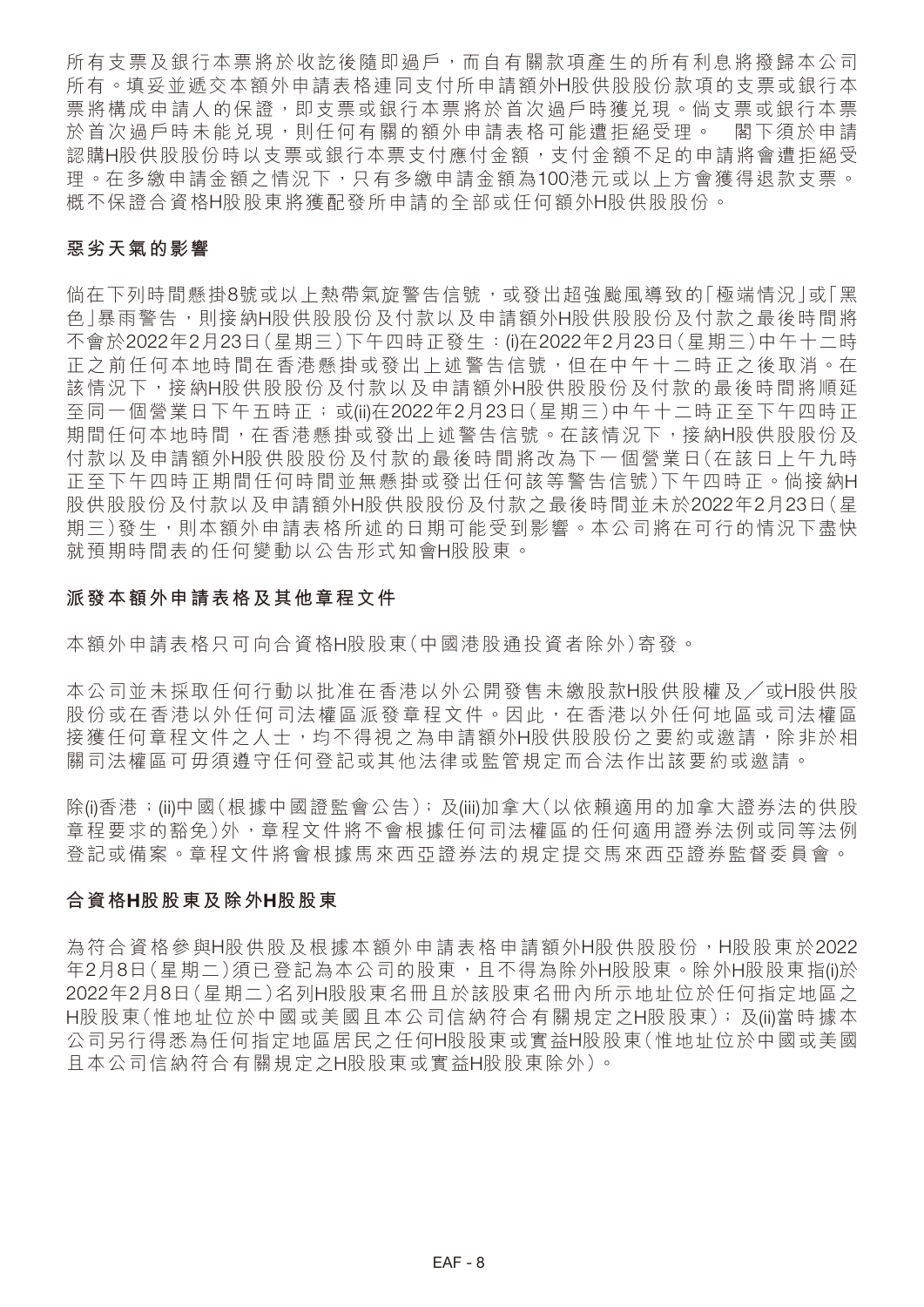Receipt of this EAF and/or any other Prospectus Documents or the crediting of Nil-paid H Rights to a stock account in CCASS does not and will not constitute an offer in those jurisdictions in which it would be illegal to make an offer and, in those circumstances, this EAF and/or any other Prospectus Documents must be treated as sent for information purpose only and should not be copied or redistributed. Persons (including, but not limited to, agents, custodians, nominees and trustees) who receive a copy of this EAF and/or any other Prospectus Documents or whose stock account in CCASS is credited with Nil-paid H Rights should not, in connection with the H Share Rights Issue, distribute or send the same in, into or from, or transfer Nil-paid H Rights to any person in, into or from, any of the Specified Territories. If an EAF and/or any other Prospectus Documents or any credits of Nil-paid H Rights to a stock account in CCASS are received by any person in any Specified Territories, or by his/her/its/their agent, custodian, nominee or trustee, he/she/it/they must not seek to apply for any excess H Share Rights Shares under this EAF unless such person is able to demonstrate to the satisfaction of the Company, or the Company determines that such actions would not violate applicable legal or regulatory requirements. Any person (including, but not limited to, any agents, custodians, nominees and trustees) who does forward this EAF or any other Prospectus Documents in, into or from any Specified Territories (whether under a contractual or legal obligation or otherwise) should draw the recipient's attention to the contents of this section.

# **REPRESENTATIONS AND WARRANTIES**

By completing, signing and submitting this EAF, each subscriber of H Rights Shares being offered and sold outside the United States hereby represents and warrants to the Company and the Underwriters and to any person acting on their behalf, unless in their sole discretion, the Company and the Underwriters waive such requirement expressly in writing that:

- i. he/she/it was an H Shareholder at the H Share Record Date, or he/she/it lawfully acquired or may lawfully acquire the Nil-paid H Rights, directly or indirectly, from such a person;
- ii. he/she/it is not located in any other jurisdiction in which it is unlawful to purchase or take up the Nil-paid H Rights or subscribe for or accept H Rights Shares;
- iii. he/she/it is not resident or located in, or a citizen of, the United States;
- iv. he/she/it is not accepting an offer to purchase or take up the Nil-paid H Rights or subscribe for or accept H Rights Shares on a non-discretionary basis for a person who is resident or located in, or a citizen of, the United States at the time the instruction to accept was given;
- v. he/she/it is not doing so for the account of any person who is located in the United States, unless:
	- a. the instruction to purchase or take up the Nil-paid H Rights or to subscribe for or accept H Rights Shares was received from a person outside the United States; and
	- b. the person giving such instruction has confirmed that he/she/it (x) has the authority to give such instruction and (y) either (A) has investment discretion over such account or (B) is an investment manager or investment company that is acquiring the H Rights Shares in an "offshore transaction" within the meaning of Regulation S under the U.S. Securities Act;
- vi. he/she/it is acquiring the Nil-paid H Rights and/or the H Rights Shares in an "offshore transaction" as defined in Regulation S under the U.S. Securities Act;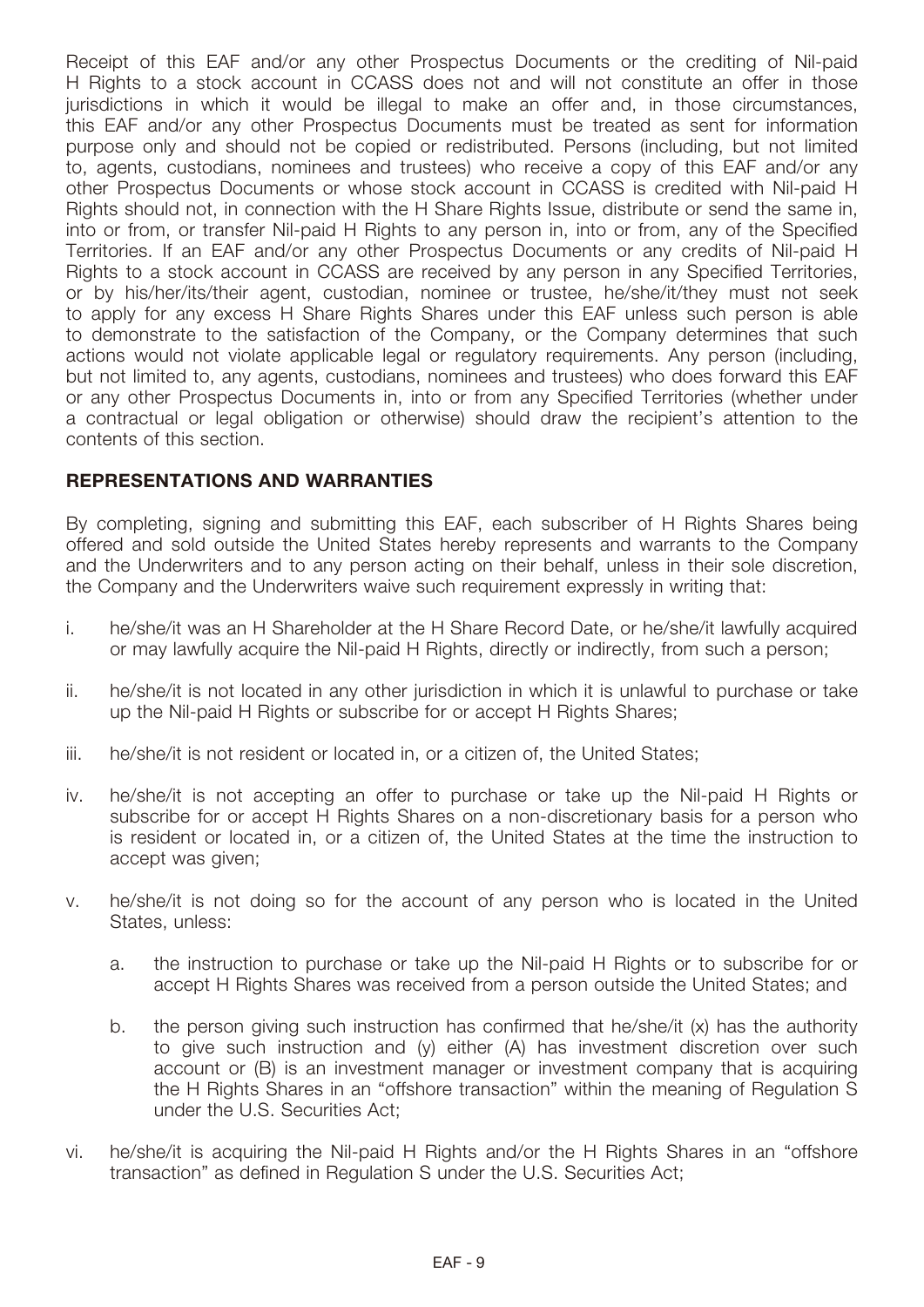收取本額外申請表格及╱或任何其他章程文件或將未繳股款H股供股權存入中央結算系統 的股份賬戶並不會亦將不會構成在提呈要約屬違法的該等司法權區提呈要約,而在該等 情況下,本額外申請表格及/或任何其他章程文件必須被視為僅供參考而發出,且不應複 印或轉發。收取本額外申請表格及/或任何其他章程文件或其在中央結算系統的股份賬 戶被存入未繳股款H股供股權的人士(包括但不限於代理人、託管人、代名人及受託人), 不應就H股供股在、向或自任何特定地區分發或寄發有關文件,或將未繳股款H股供股權 轉讓予身在、前往或來自任何特定地區的任何人士。倘於任何特定地區的任何人士,或其 代理人、託管人、代名人或受託人收取額外申請表格及/或任何其他章程文件或存入中 央結算系統的股份賬戶的任何未繳股款H股供股權,則其不得尋求根據本額外申請表格申 請任何額外H股供股股份,除非該名人士能向本公司證明並令其信納或本公司確定該等行 動不會違反適用法律或監管規定。在、向或自任何特定地區轉發本額外申請表格或任何 其他章程文件的任何人士(包括但不限於任何代理人、託管人、代名人及受託人),不論基 於合約或法律責任或其他理由,均應提醒收件人注意本節內容。

#### **聲明及保證**

填妥、簽署及交回本額外申請表格,即表示在美國境外提呈發售及出售之H股供股份之 每名認購人據此向本公司及承銷商及代彼等行事之任何人士作出以下聲明及保證(除非本 公司及承銷商全權酌情決定以書面方式明確豁免有關規定):

- i. 彼於H股股權登記日為H股股東,或彼已合法或可合法直接或間接從有關人士取得未 繳股款H股供股權;
- ii. 彼並非位於購買或接納未繳股款H股供股權或認購或接納H股供股股份即屬違法之任 何其他司法權區內;
- iii. 彼並非居於或身處美國,亦非美國公民;
- iv. 彼並非按非全權委託形式為於發出接納指示時居於或身處美國,或為美國公民之人 士代為購買或接納未繳股款H股供股權或認購或接納H股供股股份之要約;
- v. 彼並非代身處美國之任何人士行事,除非:
	- a. 接到美國以外地區人士之購買或接納未繳股款H股供股權或認購或接納H股供股 股份之指示;及
	- b. 發出該項指示之人士確認彼(x)有權發出該項指示,及(y) (A)對該賬戶擁有投資決 定權;或(B)為以《美國證券法》下的S規例所界定之「離岸交易」方式收購H股供股 股份之投資經理或投資公司;
- vi. 彼乃於《美國證券法》下的S規例所界定之「離岸交易」中收購未繳股款H股供股權及/ 或H股供股股份;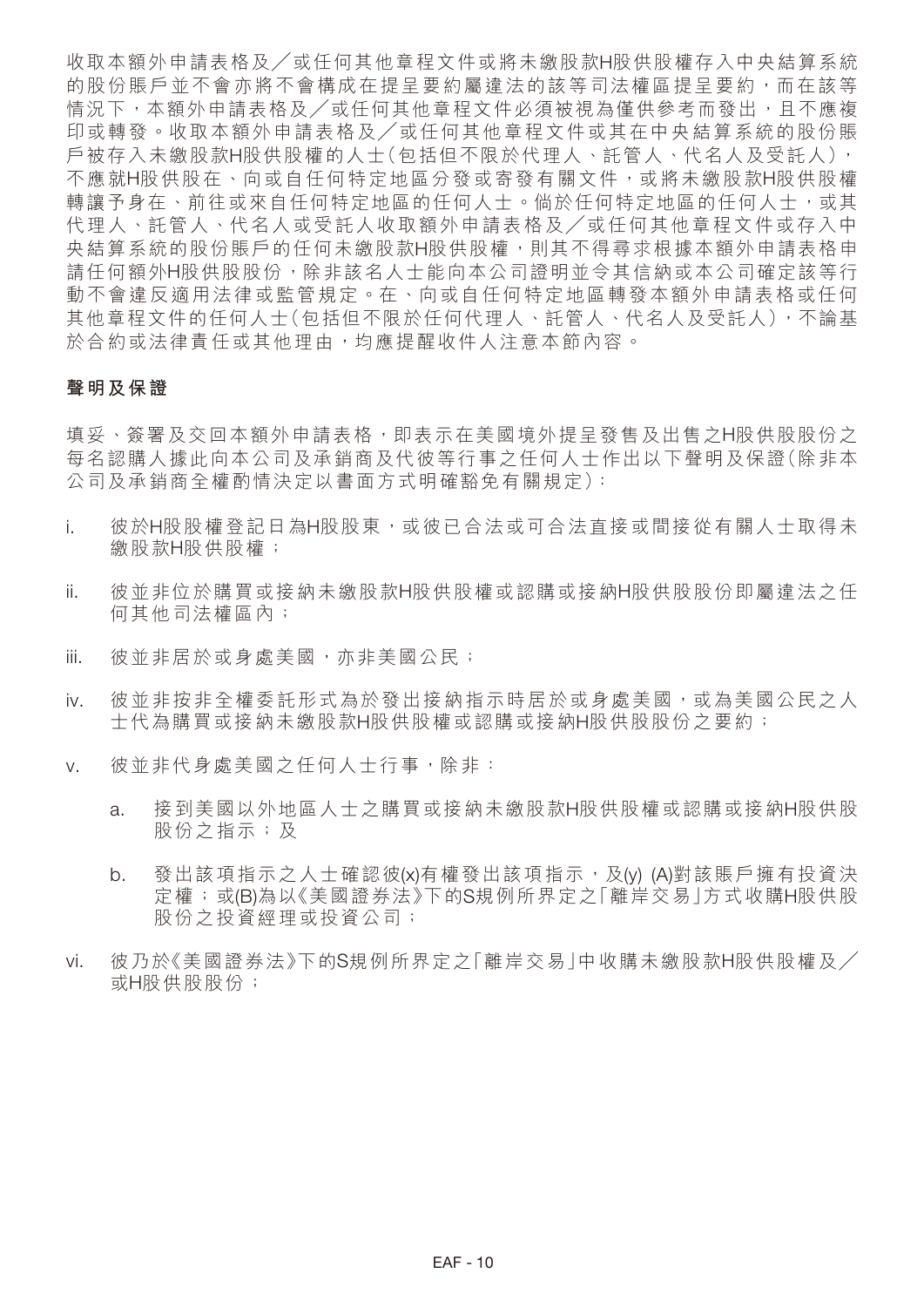- vii. he/she/it has not been offered the H Rights Shares by means of any "directed selling efforts" as defined in Regulation S under the U.S. Securities Act;
- viii. he/she/it is not purchasing or taking up the Nil-paid H Rights or subscribing for or accepting the H Rights Shares with a view to the offer, sale, allotment, take up, exercise, resale, renouncement, pledge, transfer, delivery or distribution, directly or indirectly, of any such Nil-paid H Rights or H Rights Shares into the United States or any other jurisdiction referred to in paragraph (ii) above;
- ix. he/she/it understands that neither the Nil-paid H Rights nor the H Rights Shares have been or will be registered under the U.S. Securities Act or with any securities regulatory authority of any state, territory, or possession of the United States and the Nil-paid H Rights or H Rights Shares are being distributed and offered outside the United States in reliance on Regulation S under the U.S. Securities Act. Consequently, he/she/it understands the Nil-paid H Rights or H Rights Shares may not be offered, sold, pledged or otherwise transferred in or into the United States, except in reliance on an exemption from, or in transactions not subject to, the registration requirements of the U.S. Securities Act.

For the avoidance of doubt, neither HKSCC nor HKSCC Nominees is subject to any of the representations and warranties above.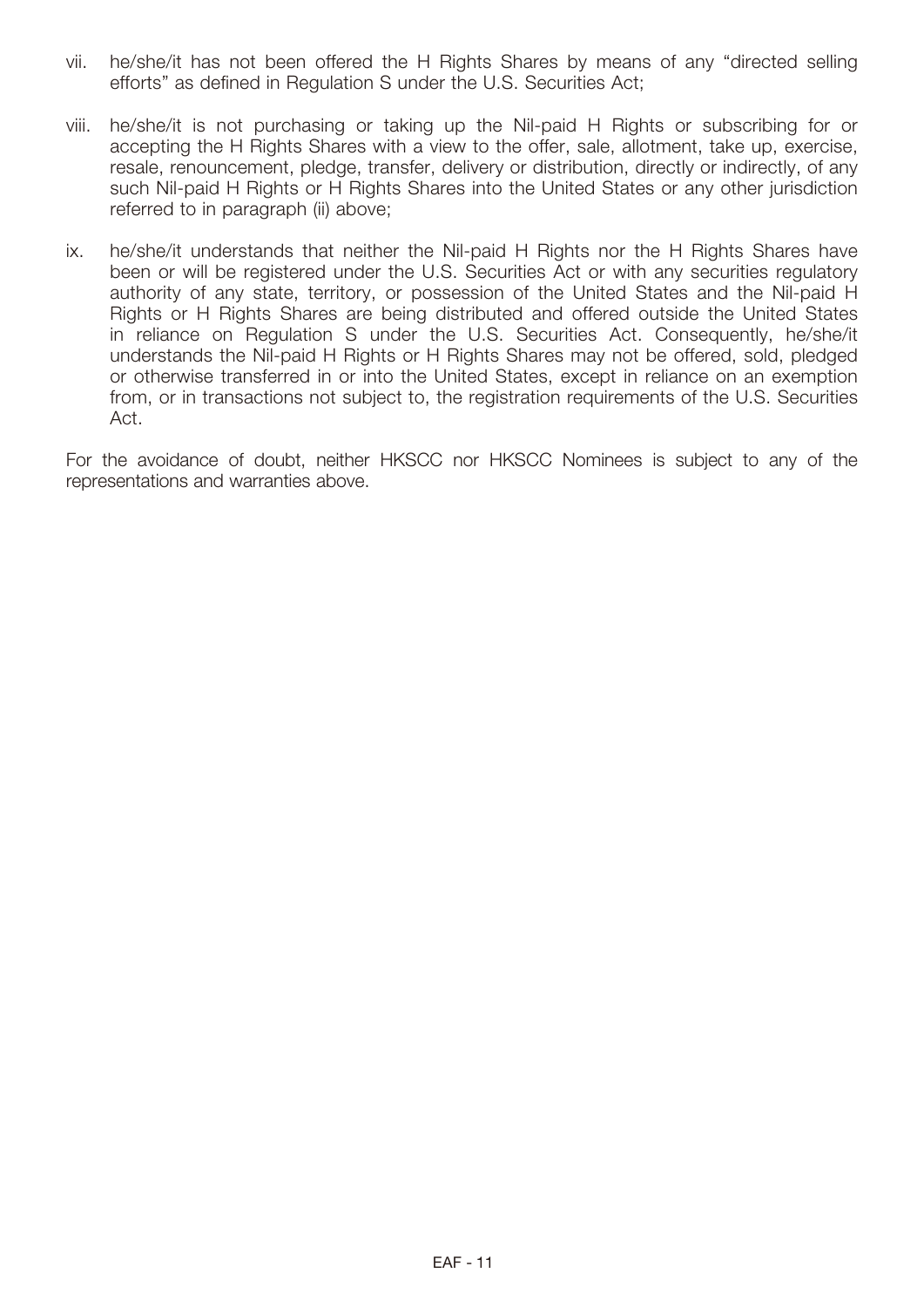- vii. 彼並非以《美國證券法》下的S規例所界定之任何「定向銷售行動」方式獲提呈發售H股 供股股份;
- viii. 彼購買或接納未繳股款H股供股權或認購或接納H股供股股份之目的並非為直接或間 接向美國或上文第(ii)段所述之任何其他司法權區發售、出售、配發、接納、行使、轉 售、放棄、抵押、轉讓、交付或分派任何該等未繳股款H股供股權或H股供股股份;
- ix. 彼知悉,未繳股款H股供股權及H股供股股份均無亦將不會根據《美國證券法》或在美 國任何州、地區或領地之任何證券監管當局登記,而未繳股款H股供股權或H股供股 股份乃依據《美國證券法》下的S規例在美國境外派發及發售。因此,彼知悉,未繳股 款H股供股權或H股供股份不可在或向美國發售、出售、質押或以其他方式轉讓, 惟依據《美國證券法》登記規定之豁免或在無須遵守《美國證券法》登記規定之交易除 外。

為免生疑問,香港結算及香港結算代理人概不會受上述任何聲明及保證所規限。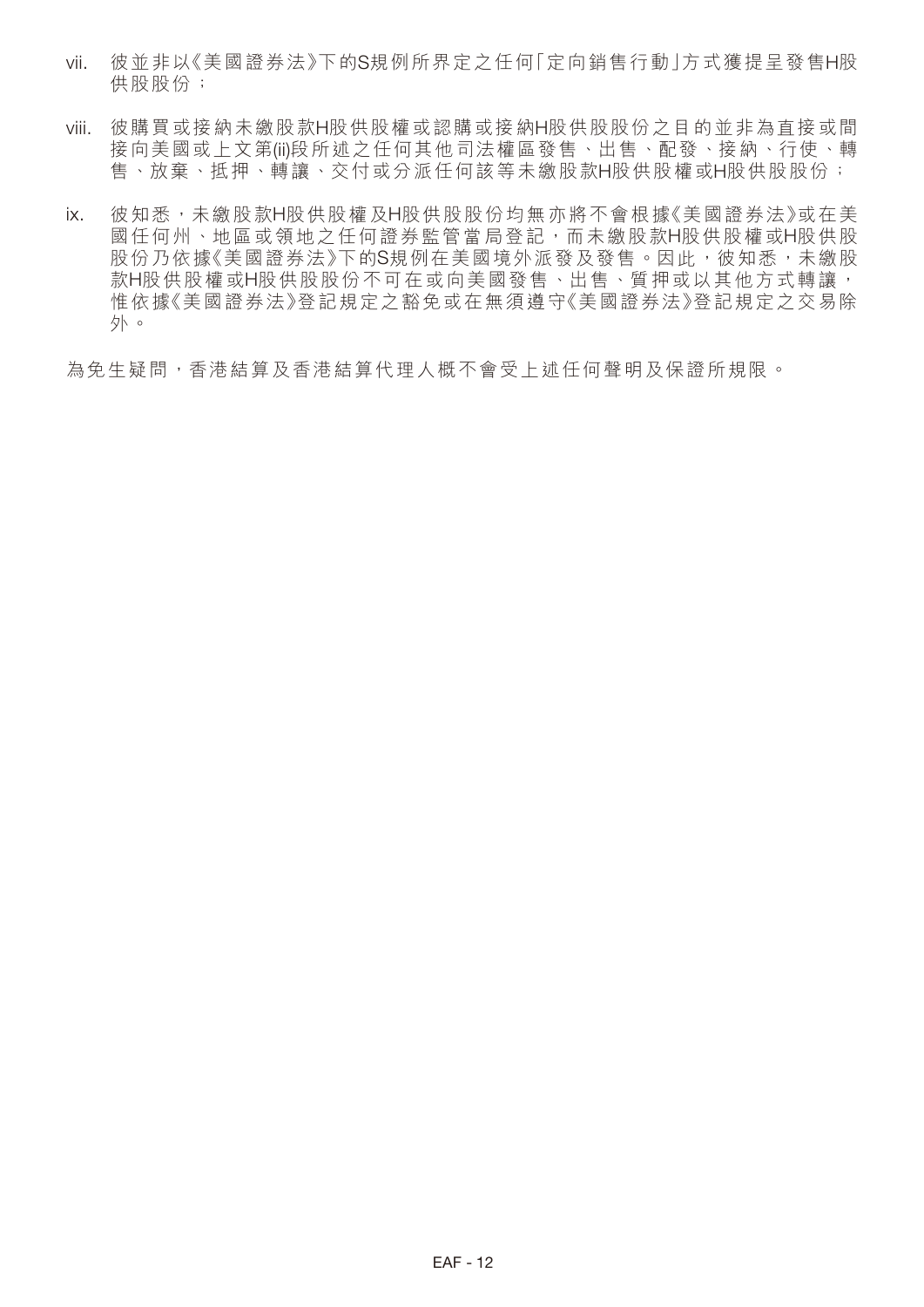# **GENERAL**

You will be notified by the Company of any allotment of excess H Rights Shares made to you. If no excess H Rights Shares are allotted and issued to you, a refund cheque for the full amount tendered on application will be despatched to you at your own risk and, if the number of excess H Rights Shares allotted and issued to you is less than the number applied for, a cheque for the surplus application monies will be despatched to you at your own risk. Such despatch is expected to take place on or about Thursday, 3 March 2022. Any such cheque will be drawn in favour of the person(s) named on this form. It is expected that share certificates in respect of the H Rights Shares will be despatched at your own risk on or about Thursday, 3 March 2022.

All documents, including cheques for amounts due, will be sent by ordinary post or courier at the risk of the relevant applicants or other persons entitled thereto to their registered address. This EAF and all applications pursuant to it shall be governed by and construed in accordance with the laws of Hong Kong. References in this EAF to time are to Hong Kong time unless otherwise stated.

By completing, signing and submitting this EAF, you agree to disclose to the Company and/ or its H Share Registrar and their respective advisers and agents personal data and any information which they require about you or the person(s) for whose benefit you have made the application for excess H Rights Shares. The Personal Data (Privacy) Ordinance (Chapter 486 of the Laws of Hong Kong) provides the holders of securities with rights to ascertain whether the Company or its H Share Registrar hold their personal data, to obtain a copy of that data, and to correct any data that is inaccurate. In accordance with the Personal Data (Privacy) Ordinance (Chapter 486 of the Laws of Hong Kong), the Company and its H Share Registrar have the right to charge a reasonable fee for the processing of any data access request. All requests for access to data or correction of data or for information regarding policies and practices and the kinds of data held should be addressed to the Company, at its principal place of business in Hong Kong at 26/F, CITIC Tower, 1 Tim Mei Avenue, Central, Hong Kong or as notified from time to time in accordance with applicable law, for the attention of the Company Secretary or (as the case may be) the H Share Registrar.

# **A SEPARATE CHEQUE OR CASHIER'S ORDER MUST ACCOMPANY EACH APPLICATION NO RECEIPT WILL BE GIVEN**

(For office use only)

| <b>Application number</b> | <b>Number of excess</b><br><b>H</b> Rights Shares<br>applied for | Amount paid on<br>application | <b>Balance refunded</b> |
|---------------------------|------------------------------------------------------------------|-------------------------------|-------------------------|
|                           |                                                                  | HK\$                          | HK\$                    |